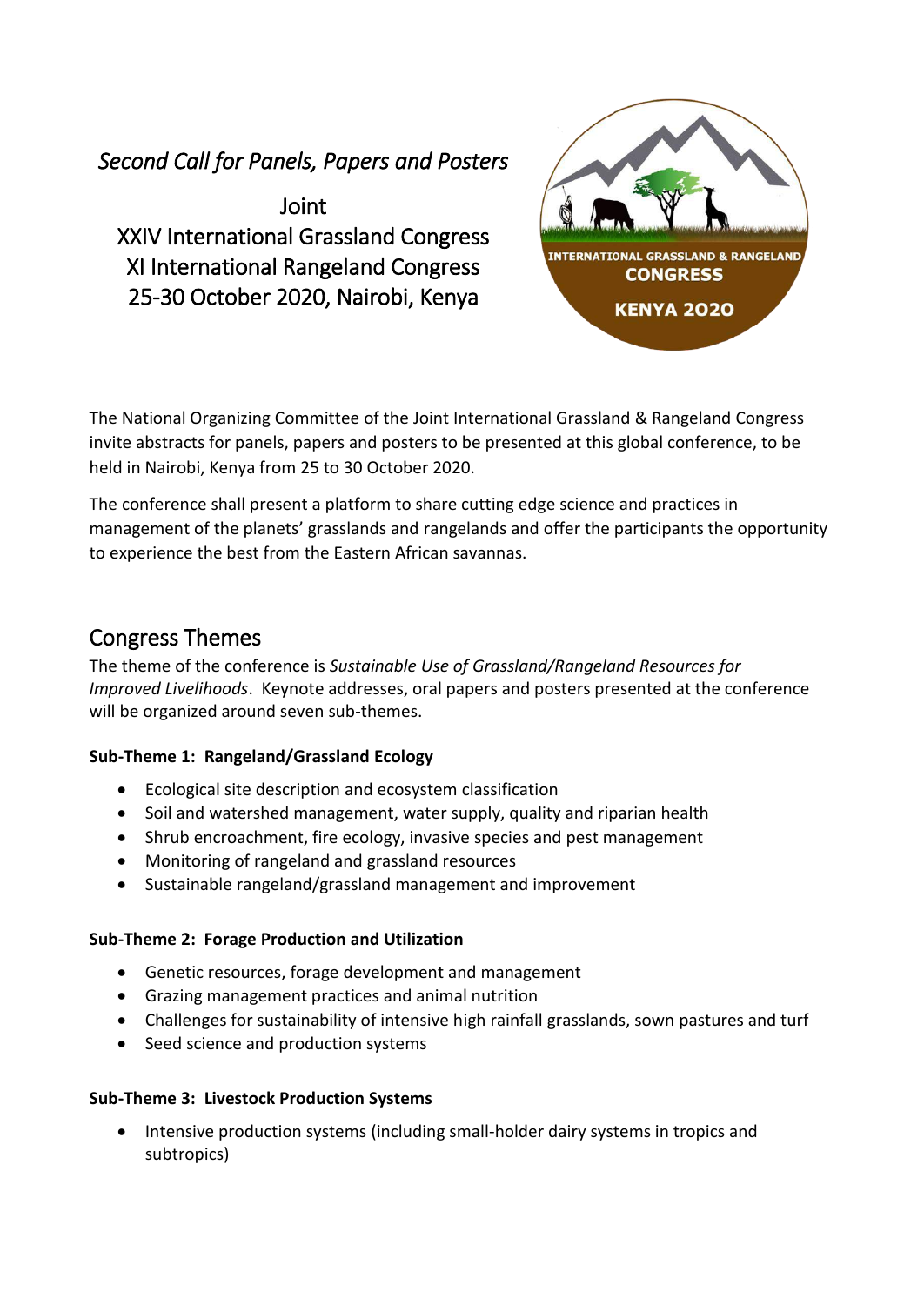- Extensive production systems (including ranching, nomadism, and dairying)
- Integrated systems (agro/silvopastoral systems and crop-livestock interactions)

### **Sub-Theme 4: Wildlife, Tourism and Multi-Facets of Rangeland/Grassland**

- Wildlife management, conservation and tourism
- Privately owned or leased rangeland systems
- Biodiversity and ecosystem services of rangelands/grasslands
- Status, and trends in rangelands/grasslands and options in the future
- Competing Interests in rangelands: mining, fracking, ground water exploitation

#### **Sub-Theme 5: Drought Management and Climate Change in Rangelands/Grasslands**

- Drought management for sustainable productivity
- Carbon sequestration
- GHG emissions from rangeland/grassland livestock systems
- Impacts on biodiversity, livestock and grazing systems
- Early warning systems and modelling future climate change in arid and semi-arid lands

#### **Sub-Theme 6: Pastoralism, Social, Gender and Policy Issues**

- Cultural heritage and indigenous people's use of rangelands/grasslands (indigenous technical knowledge)
- Governance, land rights and changes to pastoral systems
- Social justice, gender and equity issues in rangelands/grasslands.
- Livelihood diversification opportunities for pastoralists (crops, hand crafts, fishing, beekeeping, biofuels, silk, herbs, spices, wild fruit etc.).
- Marketing infrastructure and systems in rangelands/grasslands
- Policy issues for rangelands/grasslands development
- Political instability and extremism: its impact on rangelands/grasslands management

### **Sub-Theme 7: Capacity, Institutions and Innovations for Sustainable Development in Rangelands/Grasslands**

- Emerging/trending issues in range/grassland science and education
- Extension and technology-transfer
- Green energy and Information Communication Technologies applications
- Rangelands/grasslands and the Sustainable Development Goals (SDGs)
- Participatory approaches and innovations in the management of rangelands/grasslands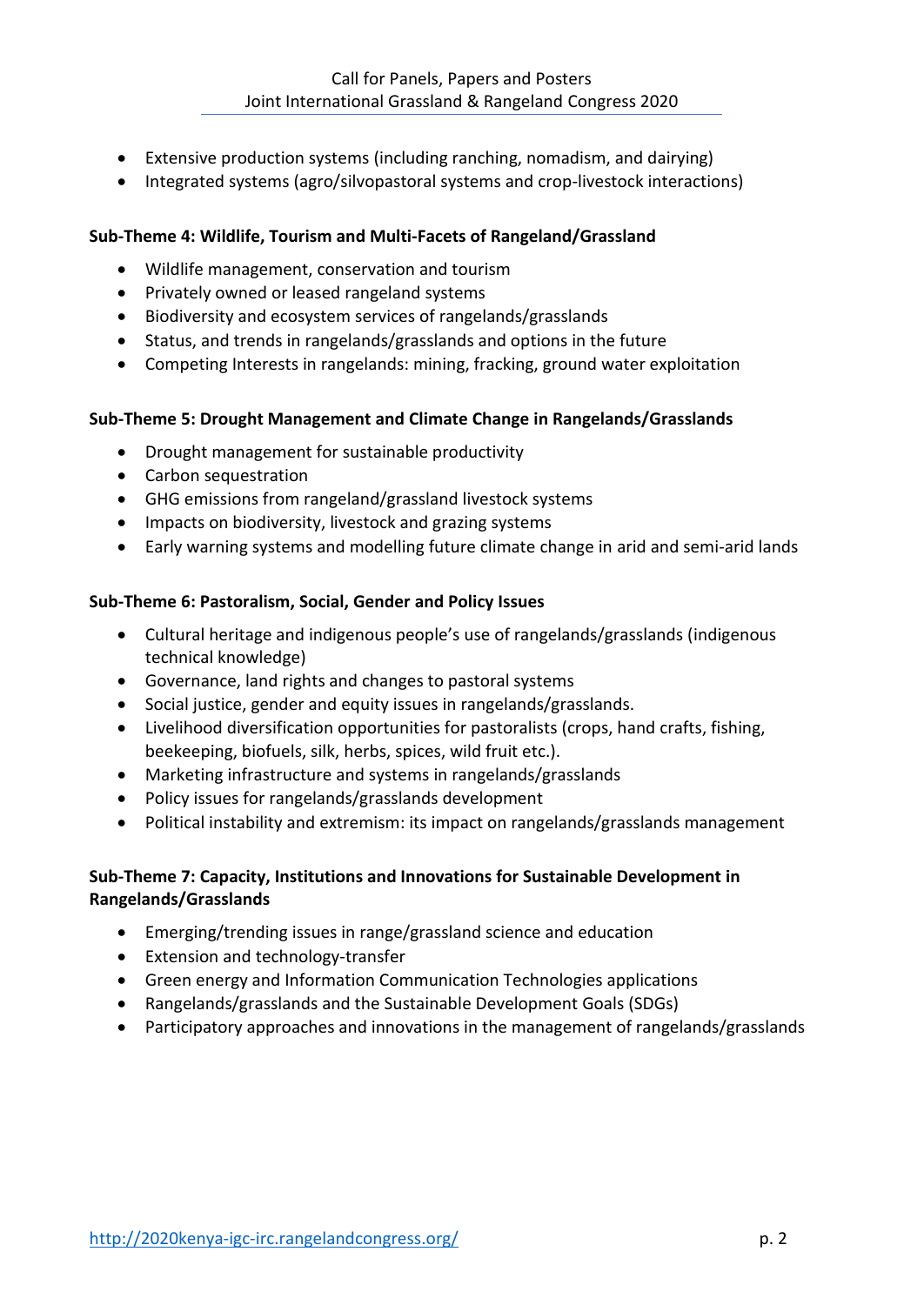## Submission Guidelines: General

Abstracts will be peer-reviewed and the selection criteria will include:

- (i) Relevance to the congress theme and sessions;
- (ii) Significance of information and enriching current state of knowledge;
- (iii) Originality and novelty;
- (iv) Structure and clarity;
- (v) Scientific validity.

# Submission of Abstracts Through the Congress Web Site

Submissions of abstracts for posters and oral presentations and proposals for concurrent panel sessions is to be done through the congress web site [\(https://igandircongress2020.dryfta.com\)](https://igandircongress2020.dryfta.com/).

- 1. [Navigate to the site.](https://igandircongress2020.dryfta.com/)
- 2. If you have already created an account on this site login, then jump to Step 5. Otherwise, click "Abstract Submissions".
- 3. This will take you to the login page. If you have not yet created an account, click "create one now". Enter your personal information, including email address and your chosen password, then click "Create Account".
- 4. This will log you in to the congress site and take you to your dashboard. Click "My Abstracts".
- 5. Click the green "Submit Abstract" button. This will open a page where you will input all the information related to your abstract.
- 6. After you have entered all the required information, click "Submit" at the bottom of the page. You will receive an automated email notification of the submission.

## Submission Guidelines: Panel Sessions

Most papers accepted for presentation at the congress will be organized into concurrent panel sessions by the conference organizers. However, proposals for thematic panel sessions made up of a collection of related oral papers are welcome. Only a limited number of such proposed panels will be accepted.

Proposals for panel sessions should include an **abstract of maximum of 500 words** describing the overall focus of the panel session, and a **list of titles and authors of oral papers to be included** in the panel. Concurrent panel sessions at the congress will be 90 minutes long. Proposed panels should **include at least five oral presentations**.

You will be asked to identify under which conference sub-theme they feel the panel best fits, and to enter details of the individual oral presentations to be included in the panel including title, presenting author, and presenting author's email address.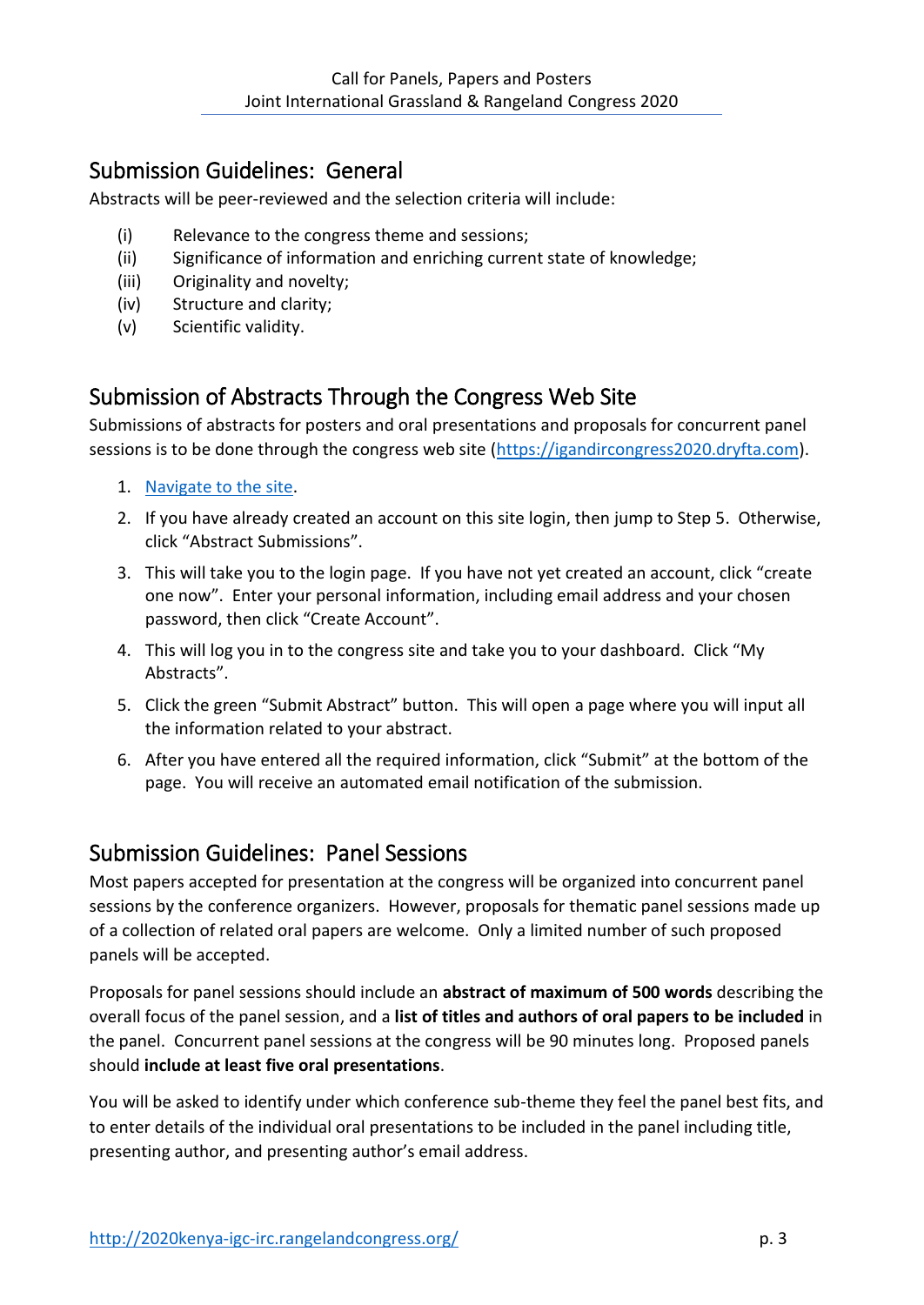### **Only one (1) proposed panel** will be accepted from any individual.

### **Submission**

The submission process for panel sessions opens on 6 November 2018.

For general instructions, see "Submission of Abstracts Through the Congress Web Site", above. When submitting the proposal for the panel in the congress site, click the appropriate "Submission Type". This will cause the web page to reload. Input all the required information and upload your proposal as a Word (.doc or .docx) or .rtf file.

After entering all the required information, be sure to click "Submit" at the bottom of the page.

**Submissions will close on 1 October 2019.** Submissions will not be accepted after the closing date/time.

### **Review Process**

Proposals for concurrent panel sessions will be peer-reviewed by experts, and only a limited number of such proposals will be accepted.

**Acceptance of a panel does not guarantee that all the papers proposed as part of that panel will be individually accepted**. Abstracts for individual oral papers belonging to a proposed panel will be reviewed independently (see below).

## Submission Guidelines: Contributed Oral Papers and Posters

A **maximum of two (2) papers/posters** will be accepted from any one corresponding author. For both contributed oral papers and posters, authors should submit an **abstract of maximum 300 words**. When submitting abstracts, authors will be asked to identify whether they prefer to present an oral paper or a poster, and to identify under which conference sub-theme the author feels the paper or poster best fits.

Contributed oral papers will be presented in the panel sessions. Each presentation is expected to be no more than **10 minutes long plus two and half minutes of question and answer**.

Posters will be presented in dedicated poster sessions at the congress. The posters should be **approximately 90 cm x 120 cm (36" x 48").** Cost of printing posters is to be borne by the authors; the congress organizing committee will not reimburse the cost printing posters.

Authors whose papers or posters are accepted will receive detailed instruction about congress computing facilities, requirements and appropriate guidelines prior to the congress.